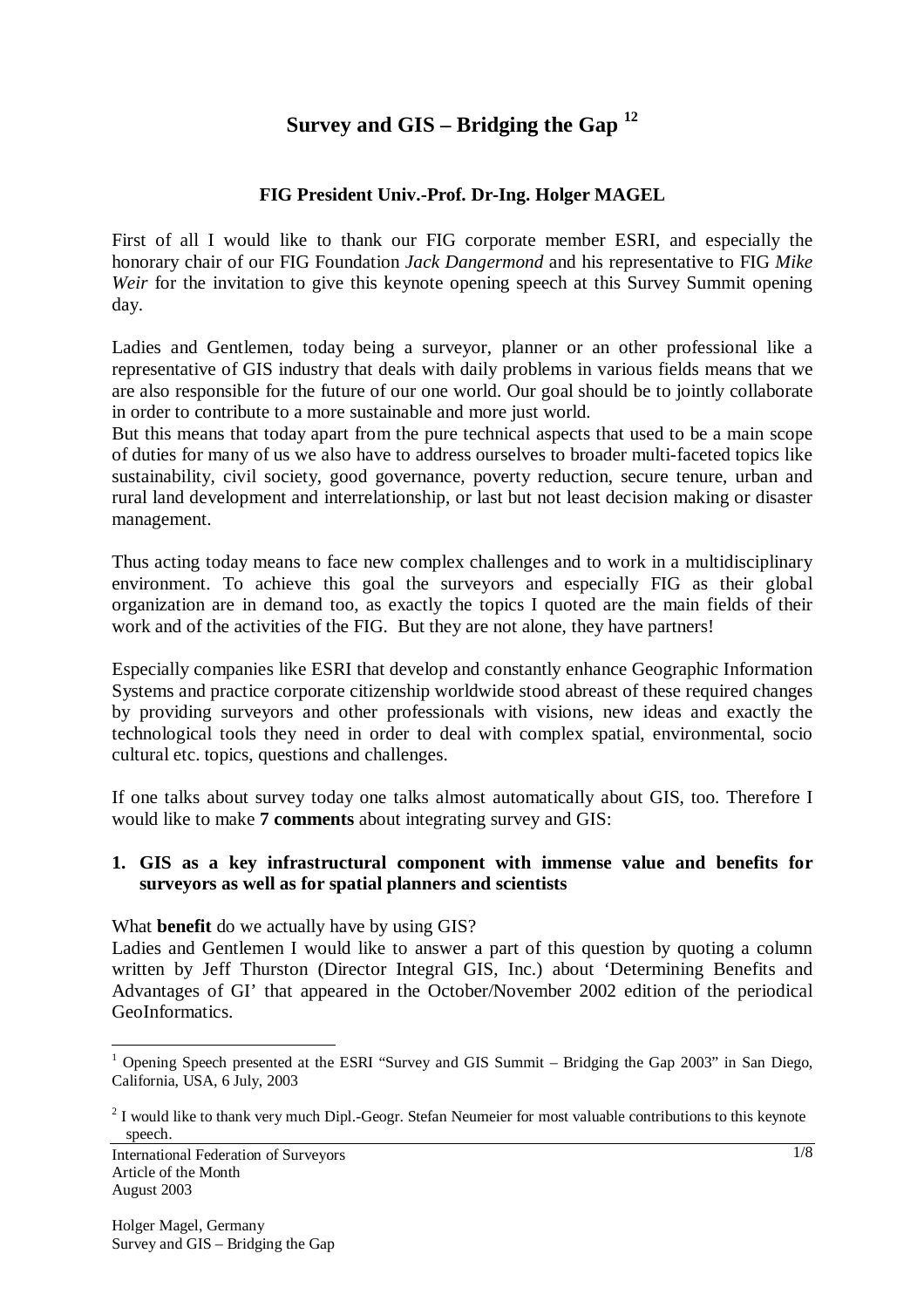"GI has emerged from the lone individual in the corner office working away on some unknown project and using some unknown technology and this individual was very hard to communicate with during coffee breaks. Those GI people seemed to speak a different language. Every once in a while a person would produce a colorful and useful map. It looked simple enough, and over time more and more people kept asking for maps. Then they wanted to compare things spatially. Next thing we knew there was a GPS and some satellite data in the organization. Then more and more people wanted to do different things with the data and the organization hired more of these people (…)" (Thurston, J.: 2002).

The text continues with the narrator questioning his fictional Boss about the purpose and the benefit of this technology he does not fully understand.

"It surprised me when the Boss said we are providing GIS data for business, entertainment, and environmental applications, sociological, population and even for research studies for other organization amongst others. (…)" (Thurston, J.: 2002).

Last but not least the text ends with the awareness that the information contained in GIdatasets like cadastral and legal land registers, utility registers and map databases is a key infrastructural component carrying immense (capital) value (*Falk, T.; Oliv, S.:2003*).

But it is not only the value of the datasets we also profit from the ability of GI-Systems to analyze, compare and combine them in their complex spatial context. So by using these systems they can help us finding answers for spatial questions easily we would otherwise have great difficulties to get or we would sometimes not be able to solve at all.

Therefore it is not exactly surprising that since *Roger Tomlinson* coined the term "Geographic Information System" for the Government of Canada in the early 1960s (*Coppock, J.T.; Rhind, D.W.: 1991*) the development of GI-Systems and –Applications has made great steps forward.

For most of us GIS even has become a commodity without knowing it and it is hard for us to imagine our everyday's life without this commodity. But – this is my question here – do we already know and use all possibilities and advantages of GIS in our profession and for broadening the scope of our activities? I do not forget that it was FIG and the German DVW president that organized the first international conference on Land Information Systems (nowadays discussed under the general term GIS) in Germany 1978 that I have attended and the response of practitioners and academics was near to zero ! It took about  $10 - 15$  years that GIS became popular and a hot issue amongst at least German and continental surveyors and universities (*Schilcher, M.: 2001*).

#### **2. Despite the progress within GIS development further efforts to bridge the still existing gap between different standards have to be made**

We have lost a lot of time: So it is not surprising, that GIS still is a relatively new and constantly expanding technology and science. If we take a close look at the applications and data we realize that today we – as just mentioned- are far away from being able to benefit from the full potential that is inherent in this GIS development. The reasons are mainly the confusing amount of different interfaces and proprietary standards for description of GIS data and data accuracy. Although first steps in the right direction with great achievements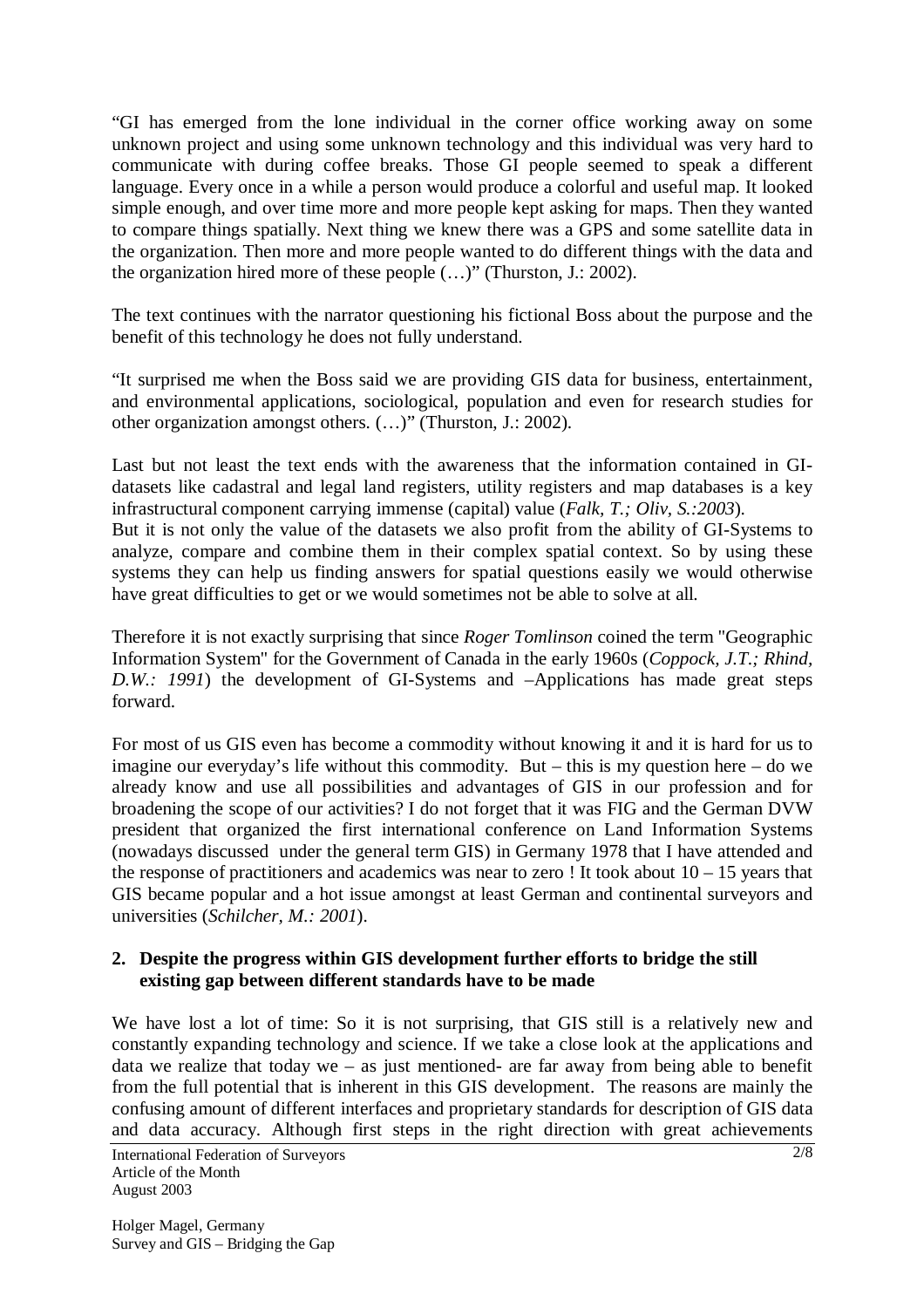regarding standardization have already been undertaken in the name of the 1994 established Open GIS Consortium (OGC) no real uniform GIS standard that every GIS – application and – software can handle without problems exists until today.

But in order to use the full potentials of the GIS –technology and to open up new innovative markets for GIS and its applications we have to make further efforts to bridge the gap between these different proprietary standards and develop a common 'language' every application and every GIS is able to understand at last. We have to force an interdisciplinary understanding of object oriented information instead of discussing on a higher level of GISdata formats.

The importance of this topic can be seen if you take a close look for example at the German Land surveying Offices. In my home country the Bavarian land surveying office established lots of high quality official datasets like cadastre maps, ATKIS, Digital Topographic Maps, Digital Orthorectified Imagery, Geocoded Addresses and so on. For all of these datasets the Bavarian Land Surveying Office has established different standards and interfaces. Our own experiences from GIS applications we use at our institute give an idea about the time, efforts and sometimes money invested to convert and integrate these data because of the lack of a common standards.

Similar official datasets have also been created by the 15 other German Land Surveying Offices. In order to maintain interoperability and standardisation in Germany the so-called AdV (Working Committee of the Surveying Authorities of the States of the Federal Republic of Germany) was founded but until now there are still no common standards and interfaces. Every federal State in Germany still has its own standards. If you turn a close look on the different European States you will see that no common European GIS standard exists. And if you take a worldwide perspective you will encounter the same problem.

The user driven approach however might bring what could not be solved in the past: Nowadays we discuss in Germany about a more integrated approach on geographic objects used in different applications like Cadastre or topography.

At the national level, the National Mapping Agencies are playing a key role in the development of national Spatial Data Infrastructures. In Germany the "Interministerial Committee for Geoinformation" (**IMAGI**) under the chairmanship and management of the Federal Ministry of the Interior (BMI) works towards a national geo data infrastructure (GDI-DE) for Germany.

At the European level, EuroGeographics as the association of Europe's National Mapping Agencies provides the focal point for coordination of National Mapping Agencies activity in the implementation of **INSPIRE** (*Land, N: 2003*). **In**frastructure for **Sp**atial **I**nfo**r**mation in **E**urope is the latest name given to the E-ESDI initiative (Environmental European Spatial Data Infrastructure) being itself the first practical implementation in building the European Geographic Information Infrastructure mentioned in the EuroGeographics mission statement (http://www.gsi.go.jp/PCGIAP/ brunei/seminar/euroge\_strtgy.pdf). This discussion on a higher level about Infrastructure for Spatial Information in Europe with its user driven approach coming from a joint interest of sharing environmental information seems to make good progresses.

International Federation of Surveyors Article of the Month August 2003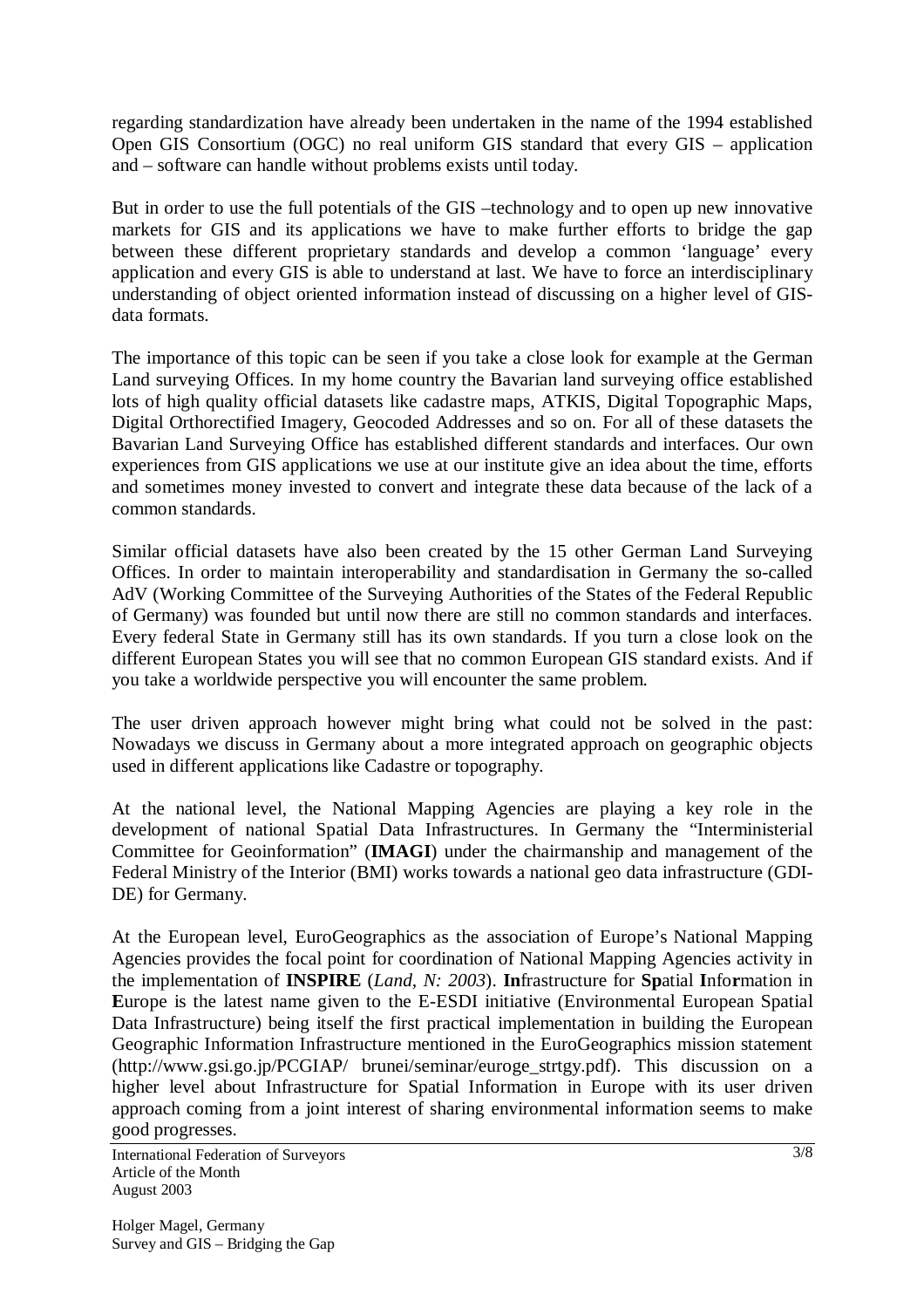An approach similar to IMAGI and INSPIRE is pursued in the USA lead-managed by the Federal Geographic Data Committee (FGDC). This FGDC – as many of our American colleagues know - is a 19 member interagency committee composed of representatives from the Executive Office of the President, Cabinet-level and independent agencies. FGDC is developing the National Spatial Data Infrastructure (NSDI) in cooperation with organizations from State, local and tribal governments, the academic community, and the private sector. The NSDI encompasses policies, standards, and procedures for organizations to cooperatively produce and share geographic data (http://www.fgdc.gov/).

The worldwide initiative on GSDI (Global Spatial Data Infrastructure) is a similar example for that. The Global Spatial Data Infrastructure is a non-profit global organization made up of members from more than 50 countries. Their membership includes emerging and developed nations, industry and government organizations, and individuals (Global Spatial Data Infrastructure a).

All that is not about data – it is much more about integrating and improving procedures and services with an interdisciplinary approach.

## **3. The relationship between Surveyors and GIS is outstandingly strong as the surveyor is the classical expert for spatial data acquisition**

Because of the benefits GIS offers it is not surprising that today lots of professionals focusing on spatial topics like Planners, Geographers, Geologists, Archeologists, and Surveyors etc. deal with the further development of GIS-Technology and standardization.

Furthermore a steadily growing trend towards the use of mobile computing and GIS in the everyday field work can be registered amongst these professionals.

But from all this professionals the relationship between Surveyors and GIS is outstandingly strong as the surveyor has the expertise to practice the science of measurement; to assemble and assess land and geographic related information; to use that information for the purpose of planning, valuation, and implementing the efficient administration and management of the land, the sea and structures thereon; and to instigate the advancement and development of such practices.

The merge of global geodata requires the surveyor's well-based knowledge about reference systems, map projections, geodetic data and about the background of their needs. Or with other words: Once having started with "data gathering" surveyors have moved on to "data modeling" and now they strongly should go toward the "integrated competence of land, property and construction managing". That is our FIG vision of surveyors competence (*Magel, H.: 2003 a*)! To do this in a professional way and successful manner we naturally have to intensively cooperate with neighbor disciplines and professions like lawyers, land economists, civil engineers etc. Here GIS gives surveyors the ability to combine and analyze spatial data in their complexity.

Briefly it is mainly the surveying and mapping and its neighboring disciplines that produces, provides and uses the information and the data pool as basis for GIS-Applications. So it is quite obvious that surveyors should not only be experts in mapping, digitizing and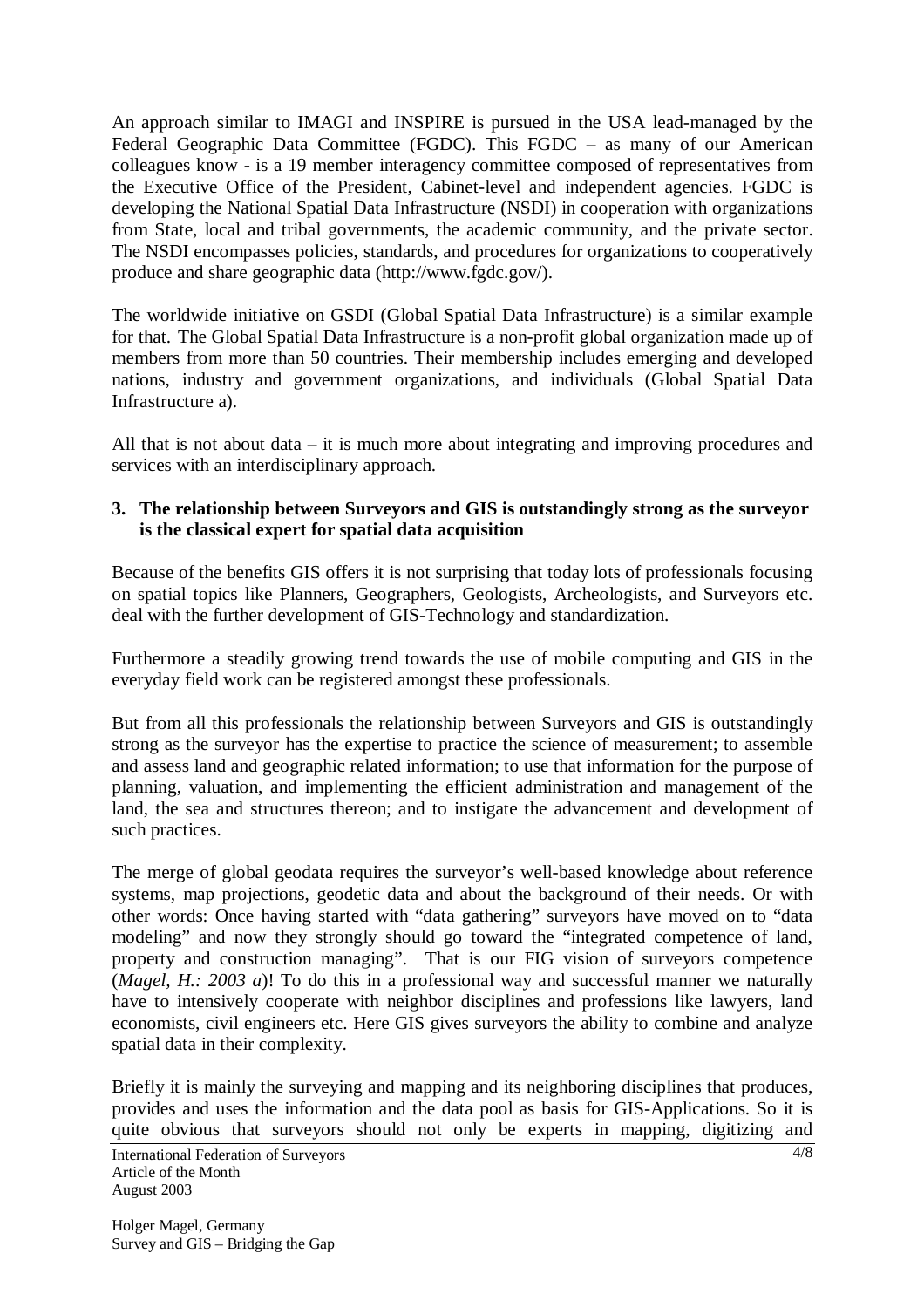georeferencing these data. They should also be specialists concerning principles of GIS, Geoservices, Spatial Information Management and appropriate use of GIS itself.

# **4. FIG supports the development and use of GIS through its Commission 3 that is closely intertwined with its other commissions and leading GIS experts and GIS industry**

Exactly this is one of the reasons why the International Federation of Surveyors established the Commission 3 'Spatial Information Management'.

FIG, especially its Commission 3, works among others towards interoperability and standardization, too. So one of the important topics of FIG is to use its influence in order to enforce further efforts towards interoperability.

Furthermore FIG also supports the use of GIS and distribution of GIS- knowledge. Last but not least FIG encourages the use of GIS to change the way problems are solved in society by adding a spatial or geographic component to the problem solving process for a better decision making.

Of course Commission 3 is strongly intertwined with FIG´s other commissions. For example in Commission 7 'Cadastre and Land Management' we encourage the development of appropriate concepts and tools for land administration and land management. FIG encourages knowledge, skills and capabilities of surveyors in this field. Here the appropriate use and further technical development of GIS is amongst others needed as key tool in order to provide a successful field work. Vice versa the insights that are made by doing Land Management can lead to the further enhancement and development of GI-applications and datasets.

Our commissions do not only cooperate within FIG but also outside with other international organizations and industries: As one current example of our efforts to achieve this goal I would like to name the cooperation of FIG with ESRI in order to develop an ArcGIS Cadastre Data Model template based on the Cadastre 2014 concepts of the FIG.

Together with FIG and the International Institute for Geo-Information Science and Earth Observation (ITC), ESRI recently co-hosted an international cadastre data model workshop at the ITC headquarters in Enschede, the Netherlands. More than 30 cadastre data modeling experts from around the world gathered to share their expertise and project experience to help define the core data model requirements. The goal of the workshop was to refine the initial 2014 cadastral data model so it could be used to implement core requirements, which include the management of multiple property rights and restrictions by cadastre agencies (ESRI: 2003 a).

#### **5. GIS is no end in itself - doing GIS requires more than just coping with technical aspects**

In our discussion about GIS and its benefits, potentials and technical problems we sometimes forget that GIS is no end in itself. Within the surveyor's community we can observe that many surveyors deal either with pure technical GIS aspects or with survey engineering, Geodesy, Land Management and Land Tenure. The representatives of the different subject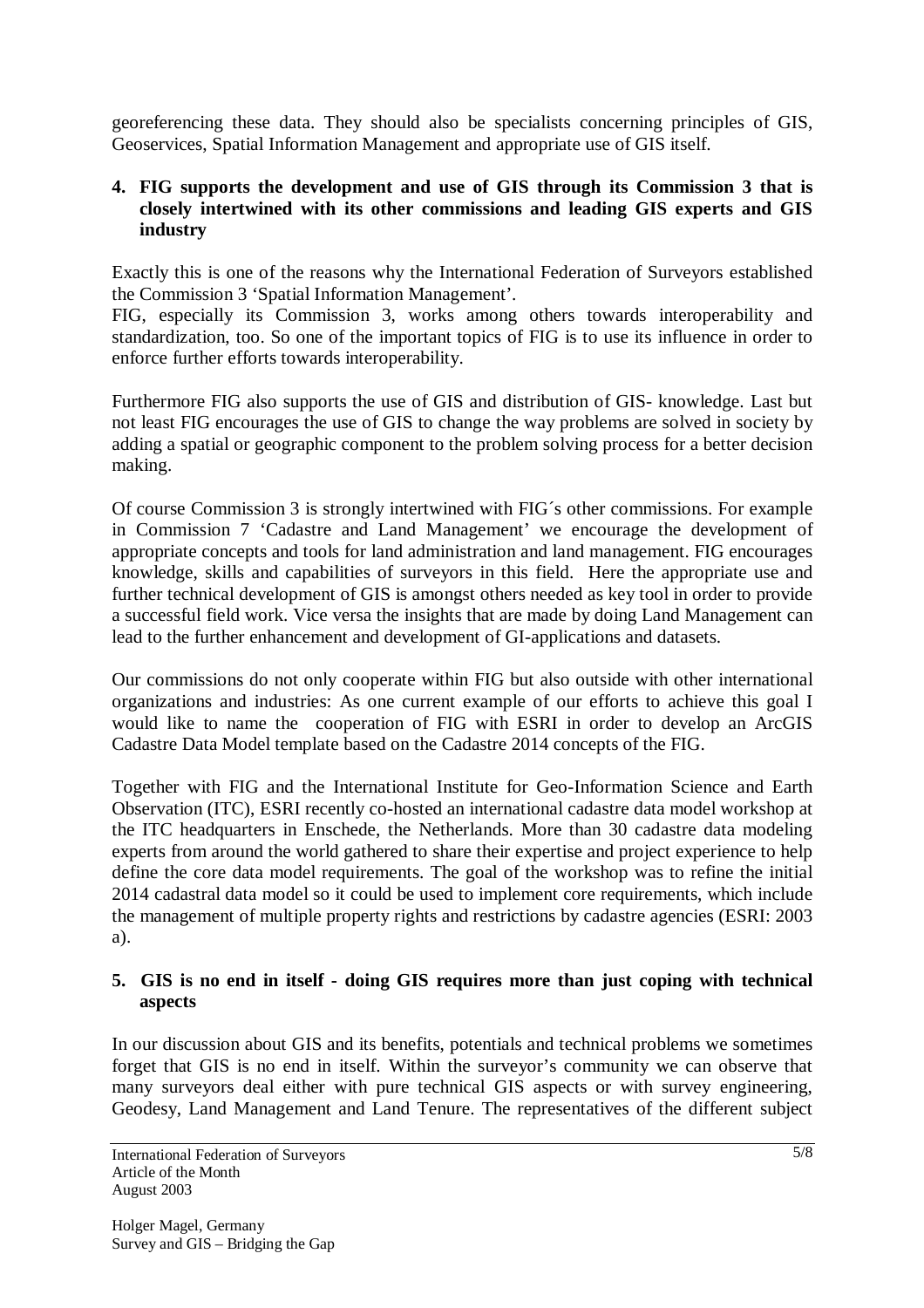areas of surveying and mapping often do not have a spirit of collaboration. Instead unfortunately they only focus on their own narrow subject.

Therefore one often gets the wrong impression that a surveyor is either a GIS specialist or a survey engineer or a Land Manager. But instead of 'either or' surveyors must develop good skills in all subject areas and should be open minded to an interdisciplinary cooperation.

Me and the FIG are of the opinion that today a surveyor as well as every other professional dealing with space and spatial and socio-political etc. topics has to master both general competence and special knowledge in one or more fields of surveyor's range or vice versa. What is needed is the 'well grounded specialized generalist' (Magel, H.: 2003 b). Only this well grounded specialized generalist will be able to meet the requirements of today's multidisciplinary field of surveying that I have outlined at the beginning of my speech.

Even if a surveyor's main interest lies in the technical aspect of GIS only a profound knowledge of at least the fields of GIS applications is helpful in order to develop useful practical oriented applications, adaptions and new techniques.

At our Technical University of Munich we offer courses for our students with topics that deal with technical GIS aspects and their application in Land and Disaster Management and survey engineering. In lectures, seminars and projects we encourage our students to widen their perspective towards a multidisciplinary one.

But at our university we also try to contribute to the postulated interoperability by developing a webbased OGC compliant 'GeoPortal' where experts are able to access and use data from different official Geodatabases online.

# **6. GIS – a bridging role for disciplines and professions**

If we discuss about integrating GIS and survey we should widen our perspective and should also take a close look at the GIS- community as a whole; then one will realize that the GIS experts and users have quite different backgrounds. They are either surveyors or geographers or archeologists or geologists or experts for agriculture, forestry, landscape or spatial planning and so on. All of them have different specific professional skills and all see space and spatial topics from different viewpoints, even – as we know it from the surveyor - within the same profession. But all of them are somehow connected by the phenomenon GIS as a tool for visualizing, analyzing and transferring information. It gives them a spirit of collaboration. The common interest in the topic GIS brings together different professionals with their different backgrounds. On meetings, discussions and conferences experiences and know-how is exchanged. A surveyor as well as any other professional using GIS has therefore the possibility to benefit from the knowledge outside ones own field as he can get new ideas and perspectives and last but not least can learn a different way to deal with topics than he is used to do. This is applied interdisciplinary work and this is for example the goal of FIG Regional Conferences, as it will happen in Marrakech in December 2003 again about the multidisciplinary topic "urban- rural relationship for sustainable environment".

Sharing of experience and know-how is also the aim of the most important annual European, possibly even most important global, surveying event - visited not only by surveyors but by other "spatial professionals", too - the German DVW run INTERGEO. At the INTERGEO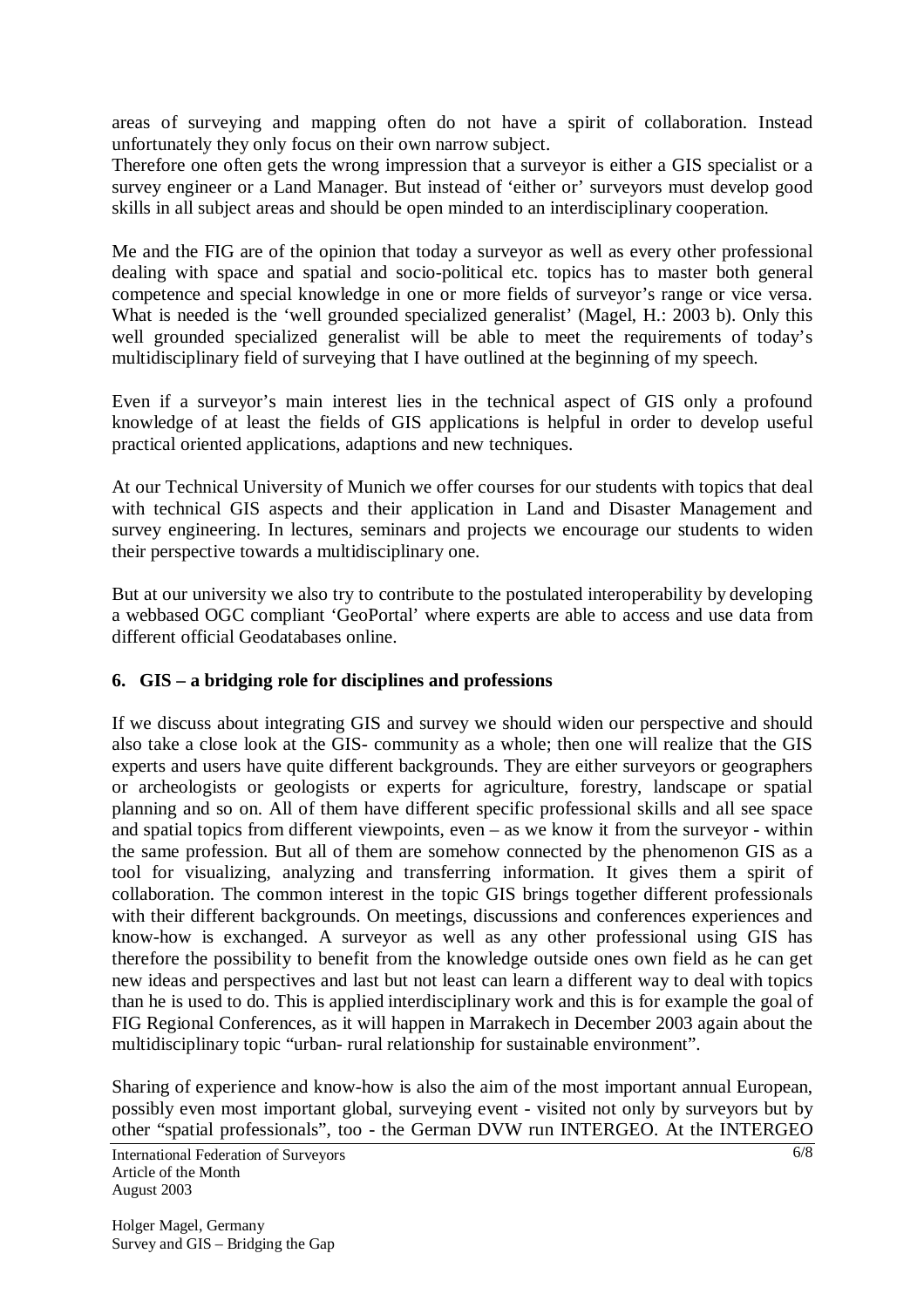GIS and its use and applications are already for quite a few years one of the central conference and exhibition topics. The hot issues of this year's INTERGEO held in Hamburg in September will be among others spatial data infrastructure and the use of geodata.

So the common interest in GIS brings together individuals from different spatial sciences and disciplines.

# **7. GIS and survey – from partnership to integration for a sustainable world**

Let me come to the end: It is no doubt that GIS is an essential technology and tool for lots of daily decisions and professional work. I even would like to underline what Jack Dangermond last year at the 22nd Annual International User Conference has said: "Geography and GIS are necessary tools if we are willing to sustain our world" (*Dangermond, J.: 2003 cited after ESRI: 2003 b*).

GIS can well contribute to sustainability in two ways:

- 1. The databases and the data management used in geodatabases contribute to an economically sustainable data storage and sustainable use of the core of every GISapplication. And it represents a vast amount of highly valuable geodata about our world and its environment.
- 2. GIS projects and systems can help to get a better understanding for processes and problems of our world and therefore contribute to a sustainable use and management of resources, environmental protection and last but not least to a more just world.

Let me go on with the quotation of Jack Dangermond: Not only Geography and GIS, but also or even mainly – in my opinion - survey and GIS are necessary tools for sustaining our world. So it is no more a question to bridge the gap between survey and GIS, it is no more only a question to come to a closer partnership between both, no it is really ultimate time to integrate survey and GIS with the goal of a new entity. That is exactly what has happened in the last decade in the countries of the so called 'Old Europe', especially in Germany. If you want to study survey at universities there you will find a new term – not Geomatics (because this does not cover the full range of surveyors activities or competences) but "Geodesy and Geoinformation". The message is very clear: GIS is an indispensable essential of the study, but only as one of many other fields and competences. For the range "from the single land parcel up to the planet mars" (that is for example the slogan in Munich) GIS knowledge and competence must be combined with additional competences and oriented toward various fields of application.

On this background I will continue to encourage FIG and its commissions and our partners to help establishing GIS – knowledge and competence centres in all parts of the world. With its exemplary education and its grateful university programs ESRI is an outstanding model of corporate citizenship and one of our most brilliant flagships of FIG partners and corporate members!

Many thanks for your support. Let's jointly go on implementing our vision of worldwidely bridging the gap and let's make integration solutions happen in order to contribute to a better world!

International Federation of Surveyors Article of the Month August 2003